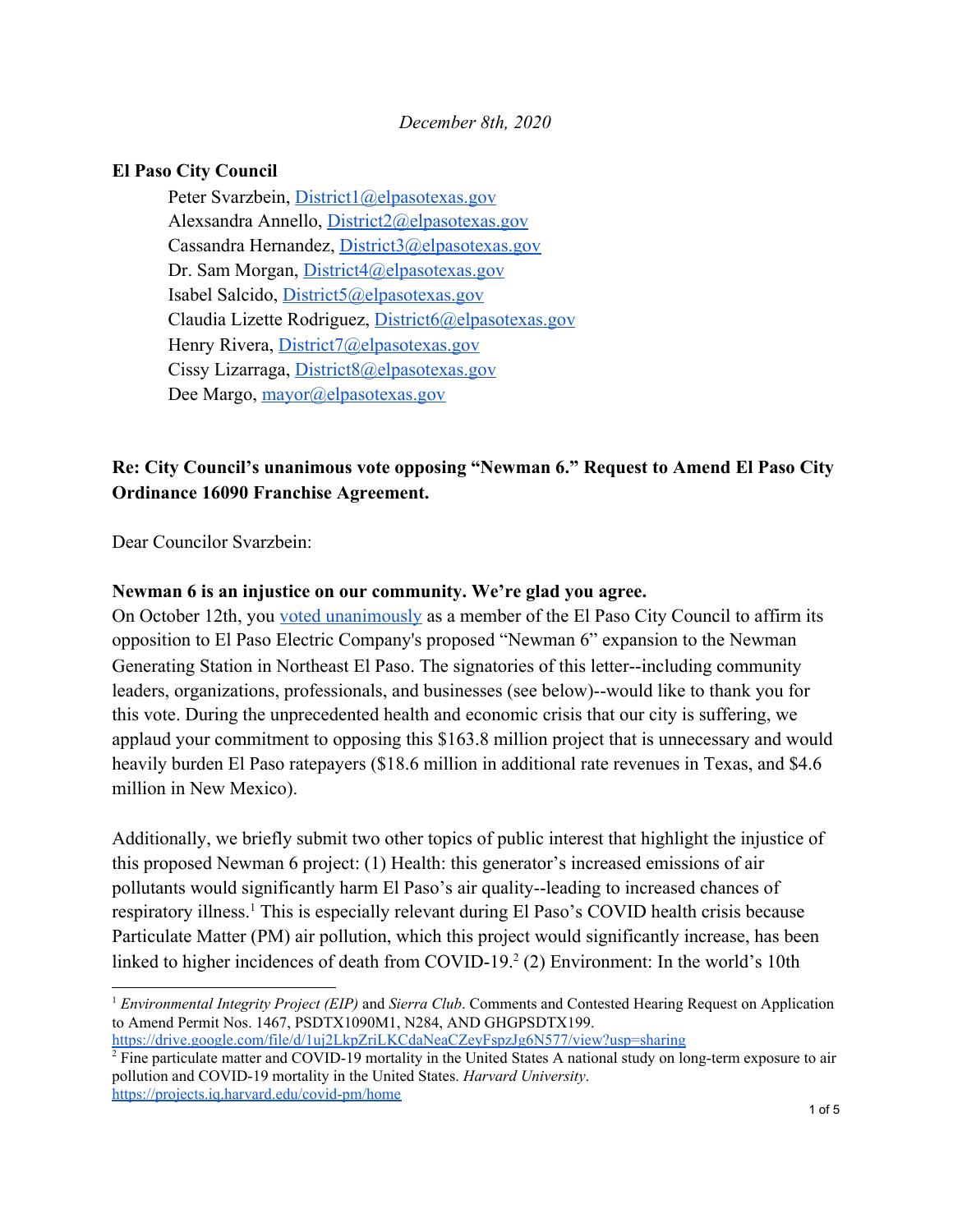sunniest city with only 5% renewable energy penetration, increasing our electric grid's usage of natural gas (fracked gas) is an injustice furthering the climate crisis. We believe these perspectives are necessary to keep in mind as this City Council engages with this project's proceeding.

In fact, this Council is hardly alone in concluding Newman 6 should be denied. On November 16, the New Mexico Public Regulation Commission's (NMPRC) Hearing Examiner issued a ["recommended decision"](https://votesolar.org/usa/new-mexico/updates/hearing-examiner-recommends-denying-proposed-el-paso-electric-gas-plant-expansion/) to deny Newman 6's application. Many intervenors participated in this proceeding, including the city of Las Cruces, NM, also arguing EPE's Newman 6 project should be rejected.

Closer to home, the El Paso community has firmly demonstrated its opposition to Newman 6. A [wave of residents participated](https://us7.campaign-archive.com/?e=__test_email__&u=8f98b851e94f659be52c775d5&id=ea202d6e6b) in the Texas Commission of Environmental Quality (TCEQ)'s air permit application process. A total of 125 participants logged into TCEQ's virtual Public Meeting on November 17th. Of those, 28 provided oral comments--100% of the oral comments were in opposition. Plus, a total of 180 written opposition comments were submitted to the TCEQ electronically. Additionally, the community [organized an action](https://www.theprospectordaily.com/2020/10/02/climate-activists-protest-proposed-fracking-plant-for-northeast-el-paso/) in late September to speak out against the plant. And, [nearly 3,000 have signed](http://change.org/p/el-paso-city-council-city-council-reject-the-newman-6-fracked-gas-plant?utm_source=share_petition&utm_medium=custom_url&recruited_by_id=49f83200-837b-11ea-a36f-87fca25e7f1f) on to an online petition calling for the El Paso City Council to reject the plant.

Building upon this Council's October 12th laudable unanimous vote to oppose Newman 6, we urge the Council to explore other paths to fight this project.

# **I. Amending El Paso City Ordinance 16090 to Condition Land Use Agreements upon Council approval of EPE's Renewable Generation Study**

We request the El Paso City Council again amend City Ordinance 16090 (Franchise Agreement or ordinance). As the Council is aware, this ordinance grants the El Paso Electric Company (EPE) a franchise "to operate the electric utility for transmission and distribution of electrical energy" within the City.<sup>3</sup> Pursuant to this ordinance, and its amendments, EPE proposes to build Newman 6.

In February 2020, the Council amended the ordinance to include a provision (Section 9.5a) designed to encourage agreements between El Paso and EPE related to rights-of-way and other land uses. This provision refers to Section 75.0022 of the Texas Civil Practice and Remedies Code, which states that an electric utility, "may enter into a written agreement with a political subdivision to allow public access to and use of the premises of the electric utility for recreation,

<sup>3</sup> El Paso Proposed January 2020 Ordinance:

[https://www.elpasotexas.gov/~/media/files/coep/ep%20electric/proposed%20january%202020%20ordinance.ashx?l](https://www.elpasotexas.gov/~/media/files/coep/ep%20electric/proposed%20january%202020%20ordinance.ashx?la=en) [a=en](https://www.elpasotexas.gov/~/media/files/coep/ep%20electric/proposed%20january%202020%20ordinance.ashx?la=en)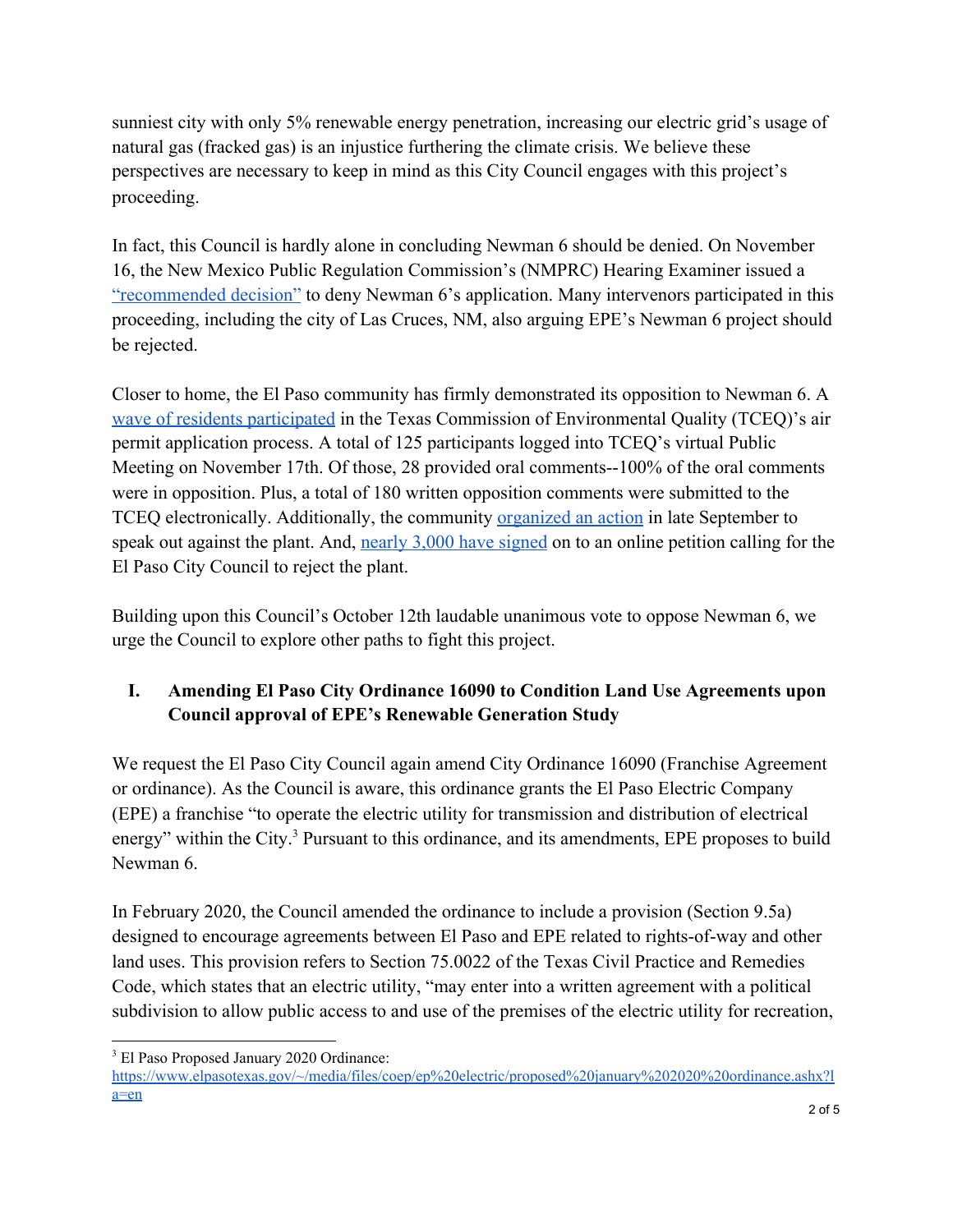exercise, relaxation, travel, or pleasure."<sup>4</sup> This provision empowers the Council to negotiate some land uses more pleasurable to El Paso residents than a fracked gas plant.

The ordinance separately requires EPE to perform a Renewable Generation Study, as defined in Texas Utilities Code § 39.904(d).

We urge the city to amend the ordinance so that all Section 75.0022 rights-of-way and related land use agreements become contingent upon the Council's approval of EPE's Renewable Generation Study. EPE should also submit their Renewable Generation Study for the Council's approval or denial at a public hearing.

Unfortunately, the ordinance, as amended in February 2020, allows EPE to shield from the public information about the Renewable Generation Study. The Council therefore should repeal Section 3 of the ordinance (adding Section 9.5c to the Franchise Agreement) allowing EPE to self-designate as critical infrastructure and exempt itself from open records requests.<sup>5</sup>

Shielding the Renewable Generation Study from the public undermines trust and the study's purpose. To help restore both, the Council should instead only negotiate any rights-of-way or other land uses after a public hearing and upon Council approval of the Renewable Generation Study. This way, the public can assess for themselves Newman 6's contribution, if any, to renewable generation.

## **II. Exercising Section 3's Police Power Provision**

Secondly, we note that the Franchise Agreement's Section 3 Police Power provision, grants the city broad authority to regulate EPE's project:

"Work done in connection with the construction, repair, maintenance and operation of such facilities is subject to the continuing power of the City; and the Company shall comply with all present and future laws, ordinances and regulations…"

This provision allows a range of options, including conditioning rights-of-way, land uses, or other City approvals upon a satisfactory Renewable Generation Study. It empowers the Council to repeal the secrecy laden within the study and negotiate better terms for El Paso residents.

## **Our next steps**

<sup>4</sup>El Paso, Texas Code of Ordinances, Charter, Article III, Section 3.9

<sup>5</sup> Pursuant to Texas Government Code 418.181 and TGC Chapter 552.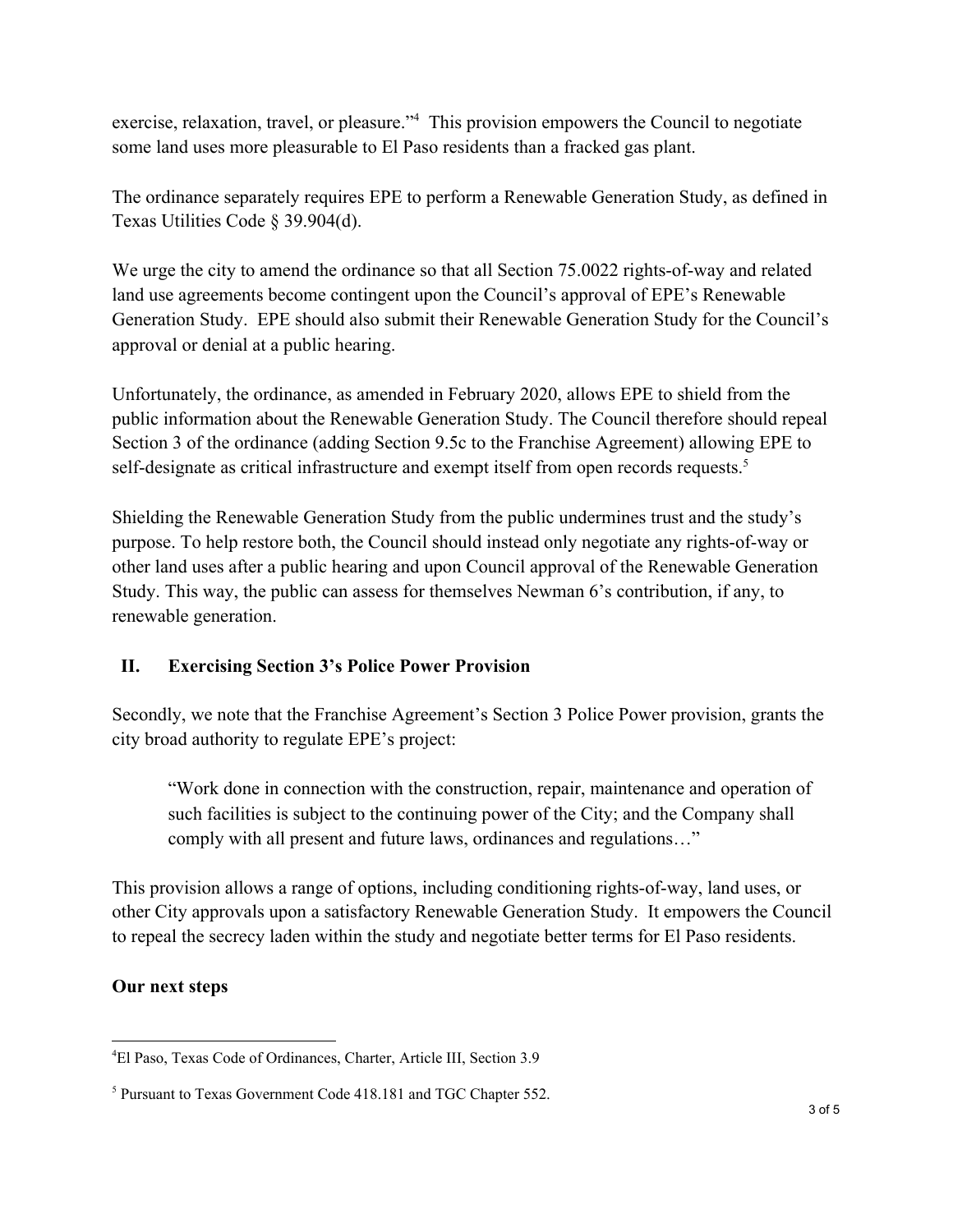The City currently finds itself in a window of opportunity where it can meaningfully act to reject Newman 6. Growing swells of opposition from both Texas and New Mexico may soon render this facility impractical and quash any purported "utility" it offers. The City Council has the power to stop Newman 6. We ask you to vote as Councilor to pass an ordinance amending the Franchise Agreement to require EPE provide transparency and accountability.

We appreciate your time, pleased to further discuss, and look forward to your response. Please direct responses to West Texas Field Associate with Earthworks, Miguel Escoto at [mescoto@earthworksaction.org](mailto:mescoto@earthworksaction.org) or any of the listed signatories.

Sincerely,

Aaron Mintzes, Senior Policy Counsel, *Earthworks*. [amintzes@earthworksaction.org](mailto:amintzes@earthworksaction.org) Miguel Escoto, West Texas Field Associate, *Earthworks*. [mescoto@earthworksaction.org](mailto:mescoto@earthworksaction.org) *Sunrise El Paso*, [sunriseelpasotexas@gmail.com](mailto:sunriseelpasotexas@gmail.com) *Chaparral Parents in Action*, [ida88021@yahoo.com](mailto:ida88021@yahoo.com) *Border Peace Presence*, [maregourdoux@yahoo.com](mailto:maregourdoux@yahoo.com) *Columban Mission Center*, [cmc@columban.org](mailto:cmc@columban.org) *Chicas De Chuco*, [ponceanahi05@gmail.com](mailto:ponceanahi05@gmail.com) *Community First Coalition*, [info@epsocialjustice.org](mailto:info@epsocialjustice.org) *Democratic Socialists of America - El Chuco*, [dsaeptx@gmail.com](mailto:dsaeptx@gmail.com) *Eco El Paso,* [info@ecoelpaso.org](mailto:info@ecoelpaso.org) *El Paso Equal Voice Network*, [networkweaver.aztlan@gmail.com](mailto:networkweaver.aztlan@gmail.com) *El Paso Young Democrats*, [admin@eptxyds.org](mailto:admin@eptxyds.org) / [dominique@eptxyds.org](mailto:dominique@eptxyds.org) *Frontera Folx for Reproductive Justice*, [Jaguirre18@miners.utep.edu](mailto:Jaguirre18@miners.utep.edu) *Frontera Water Protection Alliance*, [fronterawaterprotectors@gmail.com](mailto:fronterawaterprotectors@gmail.com) *Little Red Sands*, [colibri11@gmail.com](mailto:colibri11@gmail.com) *March For Our Lives El Paso* [marchforourliveselpaso@gmail.com](mailto:marchforourliveselpaso@gmail.com) *New Mexico Interfaith Power and Light*, [joan@nm-ipl.org](mailto:joan@nm-ipl.org) *Northeast Democrats*, [wlawrence1996@gmail.com](mailto:wlawrence1996@gmail.com) *The Nuestra Tierra Conservation Project,* [angel@nuestra-tierra.org](mailto:angel@nuestra-tierra.org) *Pax Christi El Paso*, [phdelgado3583@gmail.com](mailto:phdelgado3583@gmail.com) *Rio Grande Chapter of the Sierra Club*, (New Mexico and El Paso) [antoinette.reyes@sierraclub.org](mailto:antoinette.reyes@sierraclub.org) *Sleep, Never* (local business) **[Info@sleepneverlife.com](mailto:Info@sleepneverlife.com)** *Young Democratic Socialists of America – UTEP*, *ydsautep*@gmail.com David Baake, *Baake Law, LLC* [david@baakelaw.com](mailto:david@baakelaw.com) Elizabeth Stunz (PhD student in the Ecology and Evolutionary Biology Program at UTEP) [lizstunz@gmail.com](mailto:lizstunz@gmail.com) Veronica Carbajal, [verocarbajal815@gmail.com](mailto:verocarbajal815@gmail.com)